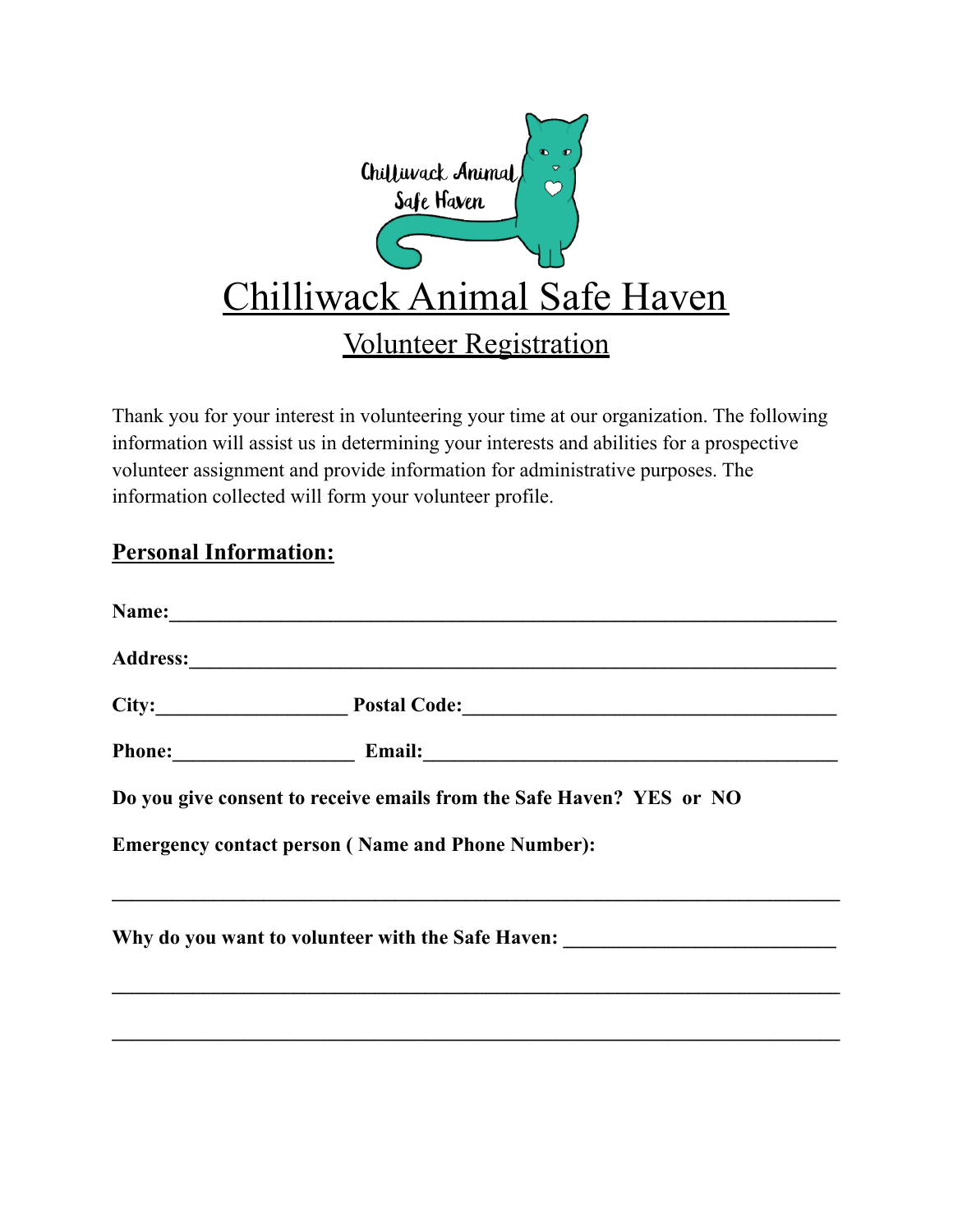#### **Availability:**

**How many hours a week are you willing to volunteer? \_\_\_\_\_\_\_\_\_\_\_\_\_\_\_\_\_\_\_\_\_\_\_\_\_**

**Shifts are available for both morning and afternoon, 7 days a week. For which shifts would you be available? Mornings run from 8-12 and afternoons from 4:30-6.**

**\_\_\_\_\_\_\_\_\_\_\_\_\_\_\_\_\_\_\_\_\_\_\_\_\_\_\_\_\_\_\_\_\_\_\_\_\_\_\_\_\_\_\_\_\_\_\_\_\_\_\_\_\_\_\_\_\_\_\_\_\_\_\_\_\_\_\_\_\_\_\_\_**

**\_\_\_\_\_\_\_\_\_\_\_\_\_\_\_\_\_\_\_\_\_\_\_\_\_\_\_\_\_\_\_\_\_\_\_\_\_\_\_\_\_\_\_\_\_\_\_\_\_\_\_\_\_\_\_\_\_\_\_\_\_\_\_\_\_\_\_\_\_\_\_\_**

**Are you available for fundraising events? YES or NO**

**Would you be available for on-call shifts? YES or NO**

#### **Skills and Abilities:**

**What skills/abilities/interests do you have that may benefit your volunteer service at the Safe Haven? (First aid, drivers licence, experience working with animals, etc.)**

**\_\_\_\_\_\_\_\_\_\_\_\_\_\_\_\_\_\_\_\_\_\_\_\_\_\_\_\_\_\_\_\_\_\_\_\_\_\_\_\_\_\_\_\_\_\_\_\_\_\_\_\_\_\_\_\_\_\_\_\_\_\_\_\_\_\_\_\_\_\_\_\_**

**\_\_\_\_\_\_\_\_\_\_\_\_\_\_\_\_\_\_\_\_\_\_\_\_\_\_\_\_\_\_\_\_\_\_\_\_\_\_\_\_\_\_\_\_\_\_\_\_\_\_\_\_\_\_\_\_\_\_\_\_\_\_\_\_\_\_\_\_\_\_\_\_**

**\_\_\_\_\_\_\_\_\_\_\_\_\_\_\_\_\_\_\_\_\_\_\_\_\_\_\_\_\_\_\_\_\_\_\_\_\_\_\_\_\_\_\_\_\_\_\_\_\_\_\_\_\_\_\_\_\_\_\_\_\_\_\_\_\_\_\_\_\_\_\_\_**

**\_\_\_\_\_\_\_\_\_\_\_\_\_\_\_\_\_\_\_\_\_\_\_\_\_\_\_\_\_\_\_\_\_\_\_\_\_\_\_\_\_\_\_\_\_\_\_\_\_\_\_\_\_\_\_\_\_\_\_\_\_\_\_\_\_\_\_\_\_\_\_\_**

**\_\_\_\_\_\_\_\_\_\_\_\_\_\_\_\_\_\_\_\_\_\_\_\_\_\_\_\_\_\_\_\_\_\_\_\_\_\_\_\_\_\_\_\_\_\_\_\_\_\_\_\_\_\_\_\_\_\_\_\_\_\_\_\_\_\_\_\_\_\_\_\_**

**\_\_\_\_\_\_\_\_\_\_\_\_\_\_\_\_\_\_\_\_\_\_\_\_\_\_\_\_\_\_\_\_\_\_\_\_\_\_\_\_\_\_\_\_\_\_\_\_\_\_\_\_\_\_\_\_\_\_\_\_\_\_\_\_\_\_\_\_\_\_\_\_**

**Have you had previous experience as a volunteer? If so, where?**

**Please describe any experience you have had with animals:**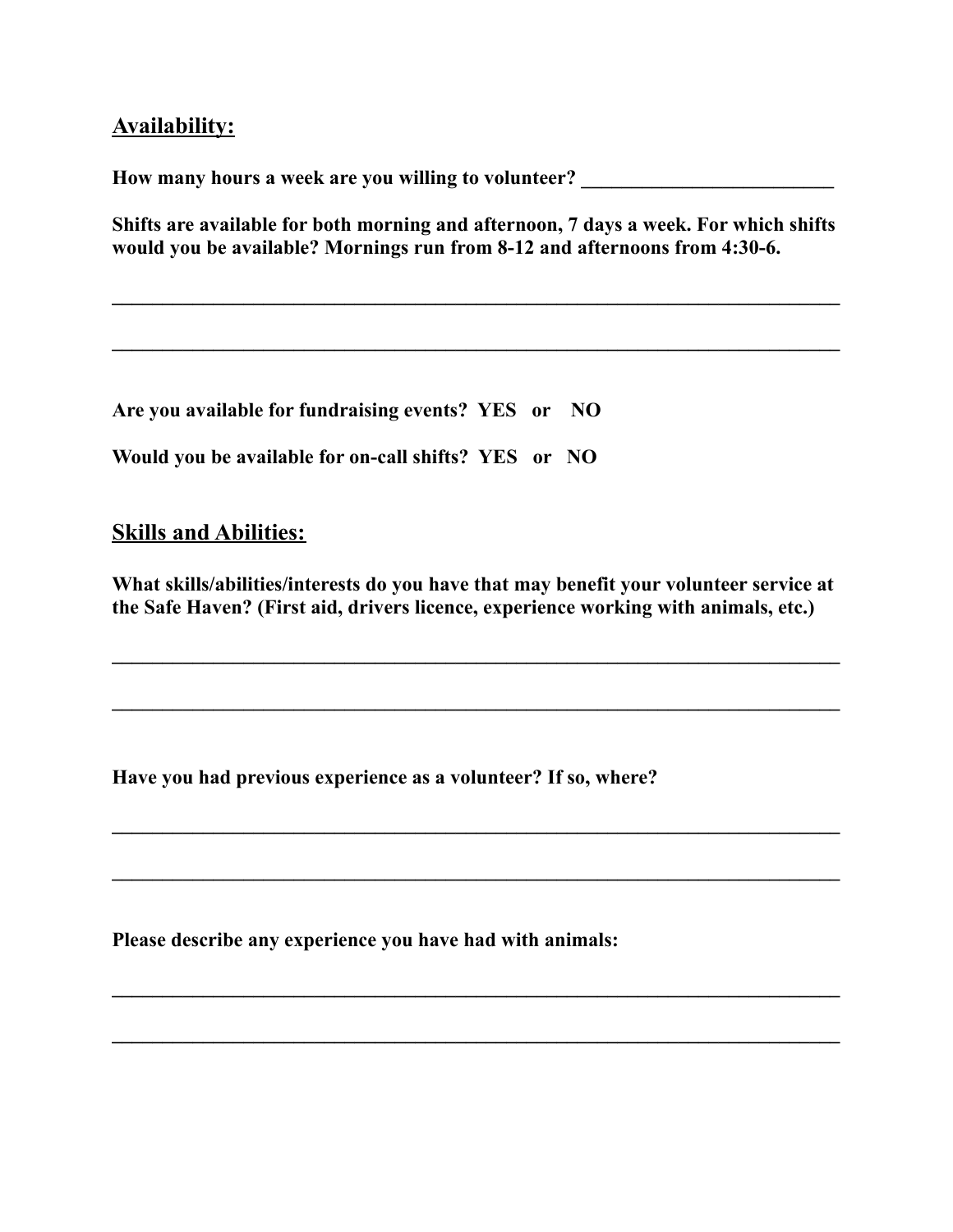**The following are some of the daily tasks that need to be completed at the Haven. Please check the boxes for the ones you would feel comfortable doing.**

**\*Some of the tasks do require some lifting of pails of water, litter and food to and from the house and units. These tasks in particular have \*'s beside them.**

| <i>*Cleaning litter boxes</i>        | <b>Washing dishes</b>            |  |
|--------------------------------------|----------------------------------|--|
| *Sweeping/washing floors             | Gardening                        |  |
| Laundry                              | <i>*Cat transport</i>            |  |
| Socializing cats (petting, cuddling) | <i>*Maintenance</i>              |  |
| Grooming cats (brushing)             | <b>Fundraiser event planning</b> |  |

#### **Commitment:**

- **1. I agree to adhere to Chilliwack Animal Safe Haven procedures, policies, rules and regulations.**
- **2. I acknowledge that the cat care coordinator present is in full and total charge of the Chilliwack Animal Safe Haven.**
- **3. I agree to attend a volunteer orientation, complete the required training and accept supervision in the performance of my duties.**
- **4. I agree to maintain strict confidentiality.**
- **5. I understand that false information on this application may be cause for termination of my volunteer services.**

#### **Waiver:**

**I, the undersigned, understand that the Chilliwack Animal Safe Haven Society is not liable for any injury or illness that may occur due to any activity or contact with an animal while performing my duties. It is understood that the Chilliwack Animal Safe Haven Society is not liable for any loss of salary should a mishap occur, in accordance with the Worker's Compensation Board. I agree to assume all risk of**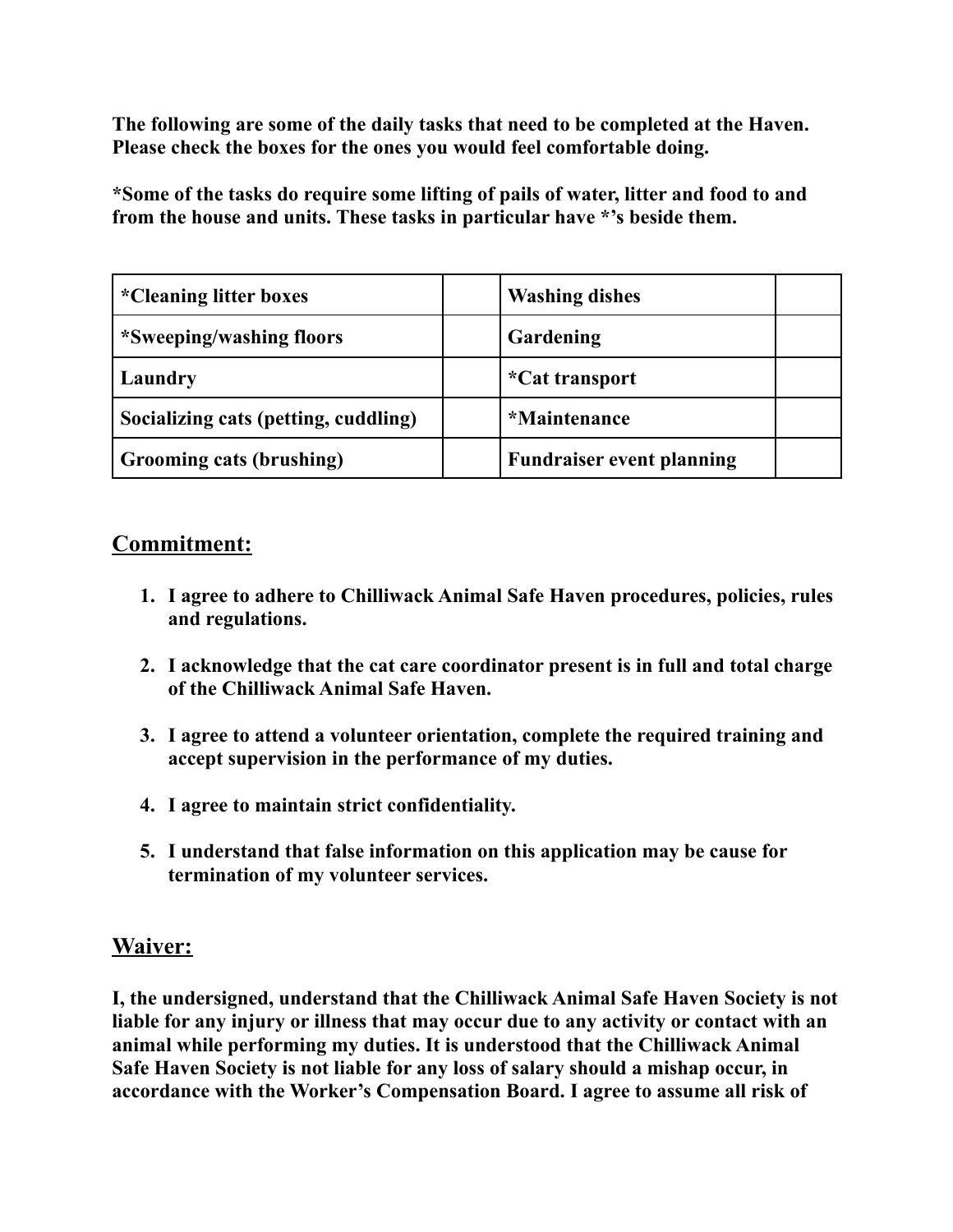**loss or injury, including death, to myself or damage to my property while on the premises or while participating in any volunteer activity and hereby release and waive any rights of action I presently have or may have in the future acquire against the Chilliwack Animal Safe Haven Society, their heirs, assigns, servants, agents or volunteers whether acting in the scope of employment or not.**

**Signature of Applicant:** 

Date:

*If applicant is under the age of 16, parental consent is required:*

|                                      | give permission for                                           |
|--------------------------------------|---------------------------------------------------------------|
|                                      | to participate fully as a volunteer for the Chilliwack Animal |
| Safe Haven.                          |                                                               |
| <b>Signature of Parent/Guardian:</b> |                                                               |
| Date:                                |                                                               |

**Please email the completed form (the first 4 pages only) to:**

**info@thesafehaven.ca**

**Or mail it to:**

**[Chilliwack Animal Safe Haven Society](mailto:info@thesafehaven.ca) 49843 Chilliwack Central Road Chilliwack, BC V2P 6H3**

**Once your application is received and your availability is confirmed, the Safe Haven Volunteer Coordinator will contact you to set up an orientation.**

Personal information contained on this form is collected under provisions of the Freedom of Information and Protection of Privacy act and will be used for only the purposes indicated.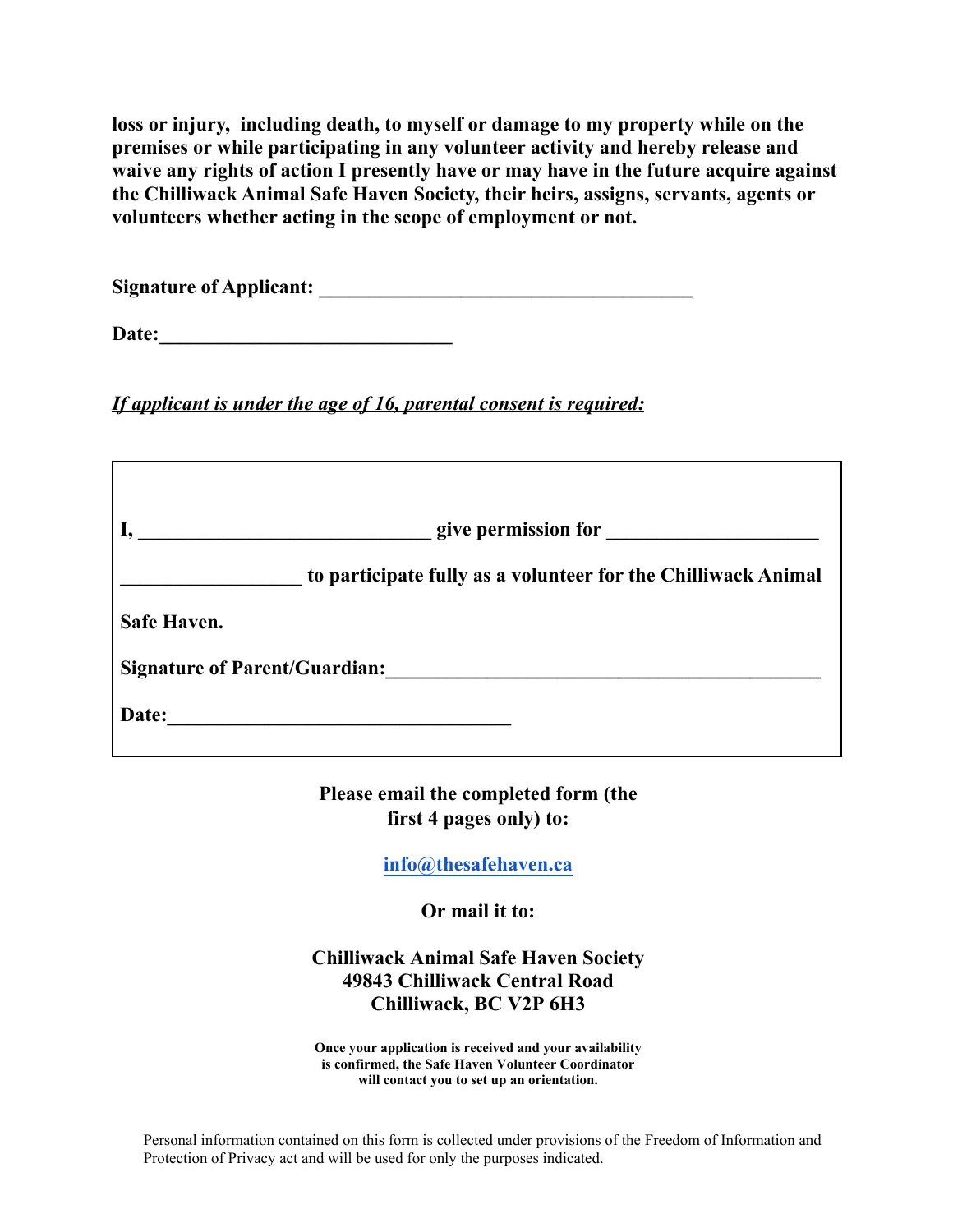# **Chilliwack Animal Safe Haven**<br>Information about Volunteering

The Safe Haven could not exist without our wonderful volunteers who are our most valuable asset. We are always looking for enthusiastic, reliable people to help with our cat care. If you can spare an hour or two (or more!) every week to assist, please call the office at **604-794-7233** to book a volunteer orientation and training.

#### **The hours the shelter is open for volunteer shifts are:**

**Monday – Sunday mornings from 8:00am to 12:00noon Monday – Sunday evenings Sept-May: 4:30-6:00pm June-Aug: 4:30-5:30pm**

#### **Cat Care Duties:**

Sign in on the volunteer sheet in the Laundry room. Check the calendar in the kitchen for which units you are assigned for that day.

Gather your cleaning supplies in the Laundry room and head out to your assigned unit(s).

You will have been given a cleaning task list to follow (there are task lists posted in the laundry room if you have forgotten). If you have any questions or need any help with anything (moving cat stands, changing litter boxes, etc.) please ask a fellow volunteer or the cat care coordinator on duty. Tasks include cleaning and refilling water/food dishes, scooping/cleaning litter boxes, cleaning off bedding, wiping down surfaces, sweeping/mopping floors, etc.

If you notice anything which appears abnormal with the kitties (diarrhea, sneezing, coughing, lesions, weepy eyes, etc.) please write it down in the MEDICAL RECORD binder in the Laundry room and report it to the cat care coordinator on duty. Your observation to their well being is very much appreciated and will help us to plan their care.

All the cats appreciate some love and attention. If you can spare extra time after you have completed your unit duties, grab a cozy blanket and maybe a grooming brush. The new arrivals sometimes find the adjustment to their new home rather traumatic and a little extra love goes a long way in assuring a happy and healthy kitty.

In the house there is drawer with toys and a drawer with treats. Take anything you think the kitties in your unit would like, but please give only 1 or 2 treats per kitty. Please return things to the drawers when you are finished.

Please remember to sign out when you are leaving.

\*\* We are also in need of volunteers to help with fundraising events. Keep an eye out for volunteer sign up sheets in the laundry room and join us at one of our fun fundraisers!! \*\*

#### **Thank you for all your dedicated hard work – without you, this shelter could not continue to exist.**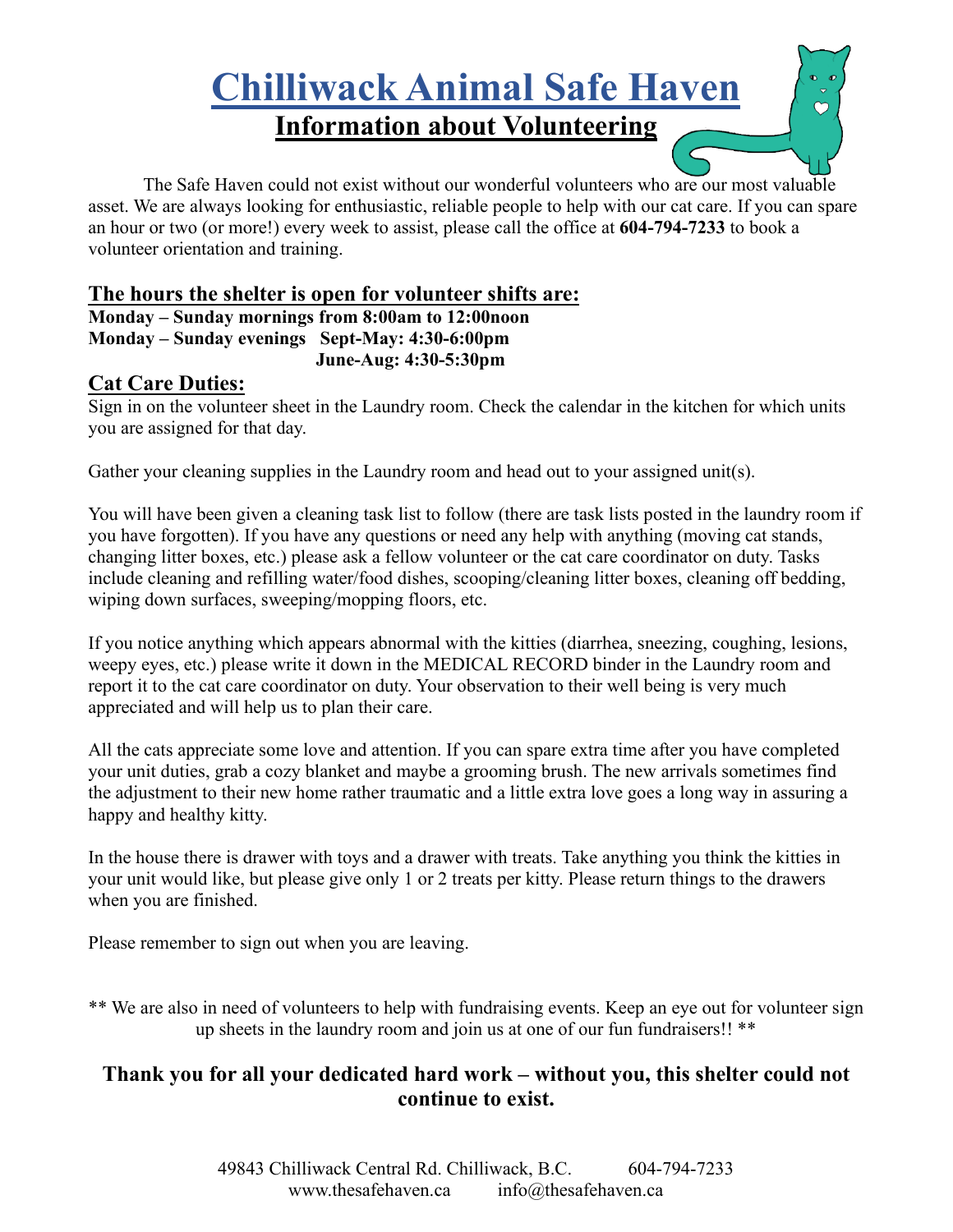## **Chilliwack Animal Safe Haven**

### **Morning unit tasks**

#### **Supplies:**

- $\triangleright$  Pail w/ Hot water, vinegar, soap
- $\triangleright$  A couple cloths
- $\triangleright$  Jug of fresh water
- $\triangleright$  Empty pail (for rinsing and old water)
- 1) Please return wet food dishes to the kitchen, if not collected.
- 2) Empty dry food into ice cream bucket, clean dish in hot water pail, rinse with fresh water and dry.
	- i) Refill dry food with FRESH food on the bottom and OLD food on the top.
	- ii) Please make sure food is topped up level with the top of the bowl without overfilling.
	- iii) If the dry food container is nearly empty, please fill it from the food bin in the kitchen.
- 3) Empty water dish into empty pail, clean dish in hot water pail, rinse with fresh water.
	- i) Refill water dish with fresh water.
- 4) Scoop litter boxes. Be sure to get all the way to the bottom. Top up if necessary.
	- i) If the box is looking unclean:
		- a) Get a new litter box from the garage (similar shape and size).
		- b) Pour the litter from the dirty box to the clean box. Top up if necessary.
		- c) Bring the dirty litter box to the wash station. Make sure all litter is scraped out.
		- d) Please wash out the box with hot, soapy water if you have time.
	- ii) Scrub the litter scoop clean in hot water pail. Remove garbage and replace bag.
- 5) Shake out all bedding. Replace any soiled bedding with clean.
- 6) Use wire brush on cat stands and bedding. Use a damp cloth on soiled cat stands.
- 7) Wipe down all shelving (getting under blankets), cupboards, heaters, windowsills, cat doors, door handles, chairs, plastic cat beds, etc. with a wet cloth.
- 8) Wipe down any dirty areas on the walls and baseboards.
- 9) Sweep the floors inside and out. Be sure to move any chairs, cat stands, beds to get behind them. 10) Mop the floors inside and out. (In fall/winter, do not mop outside. Spot clean dirty areas with a wet cloth.)
- 11) Put everything back in place. Food and water dishes on the floor.
- 12) Count the Cats. If there is anything to make note of (medical ex. Sneezing, limping, diarrhea)
- please write it down in the book on top of the dryer and let the Cat Care Coordinator on duty know.
- 13) Turn off the lights. Make sure the windows are closed, locked and all doors are securely closed.
- (In summer months you may be asked to leave the windows and/or interior doors open for air flow. Please check with the Cat Care Coordinator on duty if you are unsure.)
	- **Please give the cats lots of love while you are in their units. They appreciate the pets in the mornings.** \*\* If you have extra time, please feel free to do any extra cleaning in your assigned units. Thanks! \*\*

#### **Thank you for all your dedicated hard work – without you, this shelter could not continue to exist.**